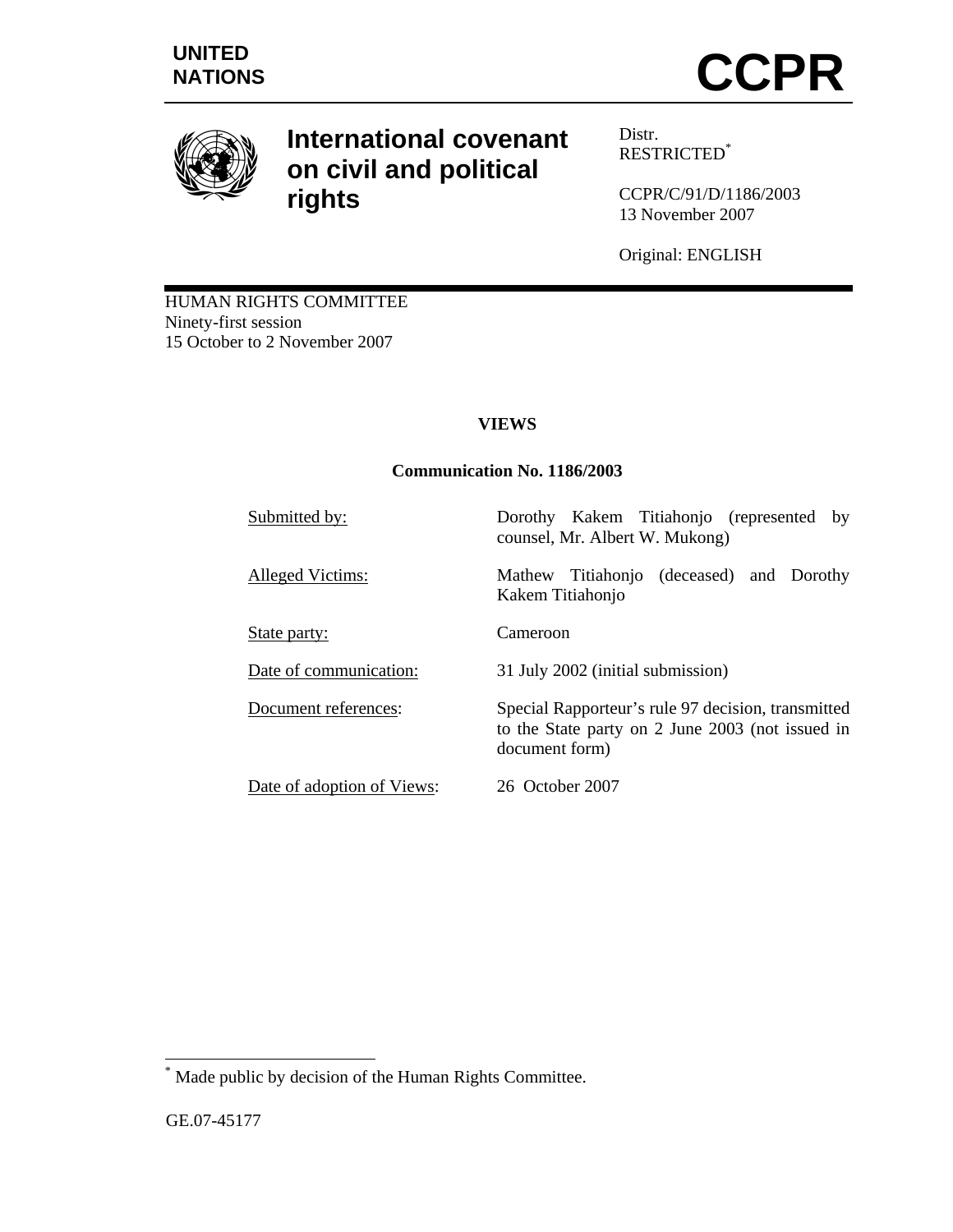CCPR/C/ 91/D/1186/2003 Page 2

27

 *Subject matter*: Arbitrary detention torture and death of member of allegedly secessionist organization

 *Substantive issues*: Arbitrary detention; arbitrary deprivation of life; cruel and inhuman treatment; freedom of opinion and association

 *Procedural issue*: State party failure to cooperate

 *Articles of Covenant*: 2, paragraphs 3a and 3b; 6 paragraph 1; 7; 9 paragraphs 1-4; 19; 22;

 *Articles of Optional Protocol*: 1; 2; 3; 4; and 5, paragraph 1 and 2(a) and (b)

 On 26 October 2007, the Human Rights Committee adopted the annexed text as the Committee's Views, under article 5, paragraph 4, of the Optional Protocol in respect of communication No. 1186/2003.

# [ANNEX]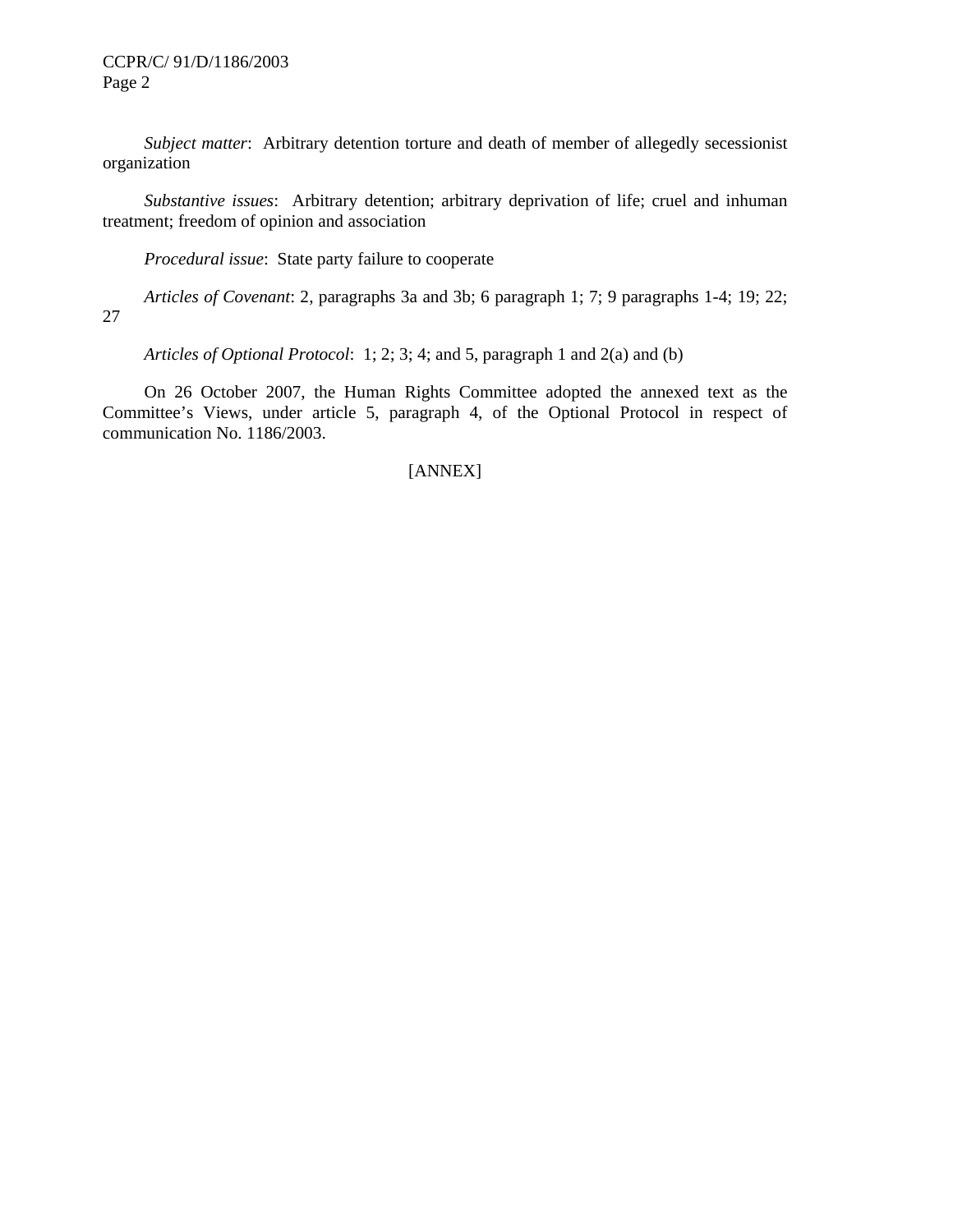#### **ANNEX**

Views of the Human Rights Committee under article 5, paragraph 4, of the Optional Protocol to the International Covenant on Civil and Political rights

Ninety-first session

concerning

#### **Communication No. 1186/2003\***

| Submitted by:          | Dorothy Kakem Titiahonjo (represented by<br>counsel, Mr. Albert W. Mukong) |
|------------------------|----------------------------------------------------------------------------|
| Alleged Victim:        | Mathew Titiahonjo (deceased) and Dorothy<br>Kakem Titiahonjo               |
| State party:           | Cameroon                                                                   |
| Date of communication: | 31 July 2002 (initial submission)                                          |

 The Human Rights Committee, established under article 28 of the International Covenant on Civil and Political Rights,

Meeting on 26 October 2007,

 Having concluded its consideration of communication No. 1186/2003, submitted to the Human Rights Committee by Dorothy Kakem Titiahonjo, on behalf of herself and her deceased husband, Mathew Titiahonjo, under the Optional Protocol to the International Covenant on Civil and Political Rights,

 Having taken into account all written information made available to it by the author of the communication and her counsel,

Adopts the following:

 $\overline{a}$ 

<sup>\*</sup> The following members of the Committee participated in the examination of the present communication: Mr. Prafullachandra Natwarlal Bhagwati, Ms. Christine Chanet, Mr. Maurice Glèlè Ahanhanzo, Mr. Yuji Iwasawa, Mr. Edwin Johnson, Mr. Ahmed Tawfik Khalil, Mr. Rajsoomer Lallah, Ms. Zonke Zanele Majodina, Ms. Elisabeth Palm, Mr. José Luis Pérez Sanchez-Cerro, Mr. Rafael Rivas Posada, Sir Nigel Rodley and Mr. Ivan Shearer.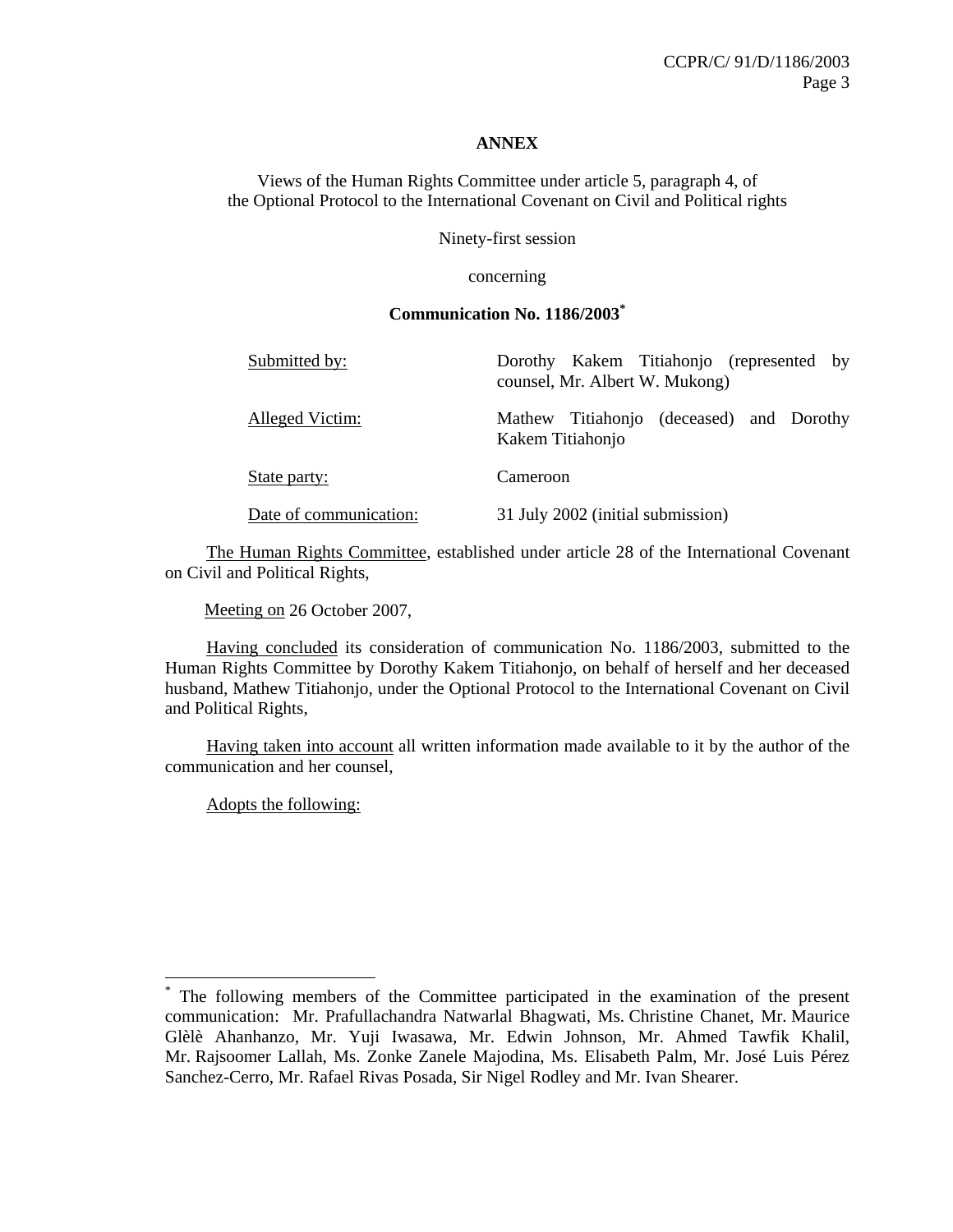# **Views under article 5, paragraph 4, of the Optional Protocol**

1.1 The author of the communication is Dorothy Kakem Titiahonjo, wife of the alleged victim, Mathew Titiahonjo, a citizen of Cameroon born in 1953. She claims that her husband was the victim of violations by Cameroon of his rights under article 6 paragraph 1, article 7; article 9, paragraphs 1, 2, 3 and 4; article 19, paragraphs 1 and 2; article 22, paragraph 1; and article 27 of the International Covenant on Civil and Political Rights. While the author alleges a violation of article 3 (a) and (b), it transpires that she means article 2, paragraph 3 (a) and (b), of the Covenant, read in conjunction with the above articles. She also claims to be a victim herself of violation by Cameroon of article 7 of the Covenant. The Optional Protocol entered into force for Cameroon on 27 September 1984.

1.2 The communication was sent to the State party for comments on 2 June 2003. Reminders were sent on 30 October 2006 and 31 May 2007. On 11 July 2007, the State party indicated that a response would be forthcoming without delay. At the time of the adoptions of the Views, the Committee had not received any response from the State party.

# **The facts as submitted by the author**

2.1 On 19 May 2000, at 5:30 a.m., while the author and Mr. Titiahonjo were sleeping, a group of police officers ("Gendarmes") broke into their house and began beating Mr. Titiahonjo with an iron rod.

2.2 The author herself was at the time in an advanced state of pregnancy; she was also mistreated by the officers. She was dragged out of bed and pushed into the gutter and also slapped. The police officers stated that they were looking for a gun. While they were in the house they took 300.000 Frs. that the family had saved in view of the forthcoming childbirth. No gun was found, but the officers promised to return.

2.3 On 21 May 2000, the same police officers including one Captain Togolo came in a car which stopped in front of the author's house. They took Mr. Titiahonjo to the Gendarmerie cell. There, he was beaten and forced to sleep on the bare floor naked. He was beaten on the soles of his feet and on his head. As a result of his swollen feet, he could not stand up. The captain refused to give him any food and the author was not allowed to bring him any. Mr. Titiahonjo asked why he was arrested but he received no answer.

2.4 On several occasions in June 2000 she went to the police station to give her husband some food but she was "chased" away. On 24 June 2000 the author went to the police station and saw Captain Togolo beat her husband but she was not allowed to visit him. The gun that the officers were looking for was found in the street on or about 25 June 2000. Mr. Titiahonjo, however, continued to be held incommunicado and to be ill treated. As an answer to the author's question why Mr. Titiahonjo was still being beaten after they had found the gun, Captain Togolo replied that it was because the victim belonged to the Southern Cameroon National Council ("SCNC"), which he qualified as a "secessionist organization".

2.5 On an unspecified date, after a complaint filed by the author, a prosecutor ordered the release of Mr. Titiahonjo, but Captain Togolo refused to comply. Following this incident the author was taken to hospital where she prematurely gave birth to twins. Mr. Titiahonjo was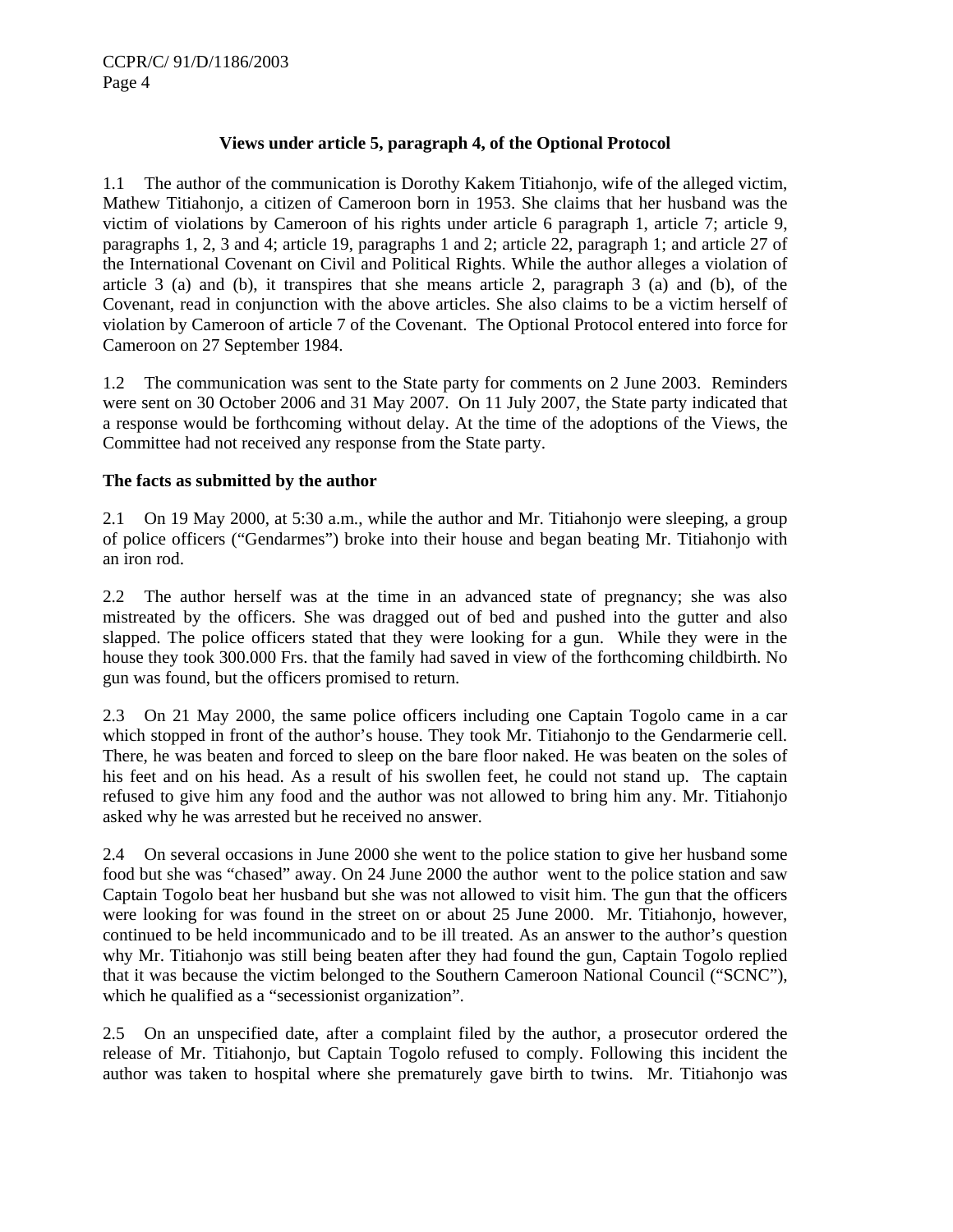transferred to Bafoussam military prison. In Bafoussam, physical ill-treatment stopped but Mr. Titiahonjo continued to suffer moral and psychological torture. Captain Togolo told him that he would never see the twins for he was going to be killed. He also had to provide for himself and live on his own supplies.

2.6 In Bafoussam prison, meningitis, cholera and cerebral malaria claimed the lives of 15 inmates between 10 September and 15 September 2000. The cells were unventilated and were infested with bed bugs and mosquitoes.

2.7 In the morning of 14 September 2000 Mr. Titiahonjo complained of a stomach ache and asked for medication. However, the prison nurse could not enter his cell as no guard on duty had a key to the cell. Mr. Titiahonjo continued to call for help throughout the day, but when his cell was finally opened at 9pm the same day, he was already dead. His remains were taken to the mortuary and he was buried in his home town, but no post mortem was allowed by the police officers who supervised his detention. The family requested an autopsy of the body but instead, the coffin was sealed and the request was denied; no one was permitted to see the body.

# **The complaint**

3.1 The author alleges a violation of article 2, paragraphs 3(a) and (b), of the Covenant, read together with articles 6 and 7 on the grounds that Cameroon does not provide any remedy for acts such as torture and subsequent death, as in the case of her husband.

3.2 She alleges a violation of article 6 of the Covenant, as her husband was arbitrarily deprived of his life while in custody.

3.3 She alleges a violation of article 7 of the Covenant on account of the treatment she and her husband were subjected to between 19 May and 14 September 2000, and during her husband's detention in the Gendarmerie cell and at Bafoussam military prison.

3.4 The author alleges a violation of article 9 paragraphs 1, 2, 3, and 4, as her husband was never served with an arrest warrant. Charges were never brought against him, and he was never tried. In addition, Captain Togolo disregarded the release order issued by the prosecutor.

3.5 The author alleges a violation of article 19 in that Captain Togolo maintained that Mr. Titiahonjo belonged to the SCNC, an allegedly "secessionist organization." There is no law that prohibits membership in the SCNC and for this same reason the author also alleges violations of articles 22 and 27, as the SCNC is a linguistic minority in the State party and suffers persecution on that account.

3.6 The author claims that because her husband's detention involved the Executive and the military, she could not sue or take action domestically, as required under article 5, paragraph 2 (b), of the Optional Protocol. To file a civil suit, she would have had to pay costs in addition to the 5 percent deposit of the award claimed in a civil suit.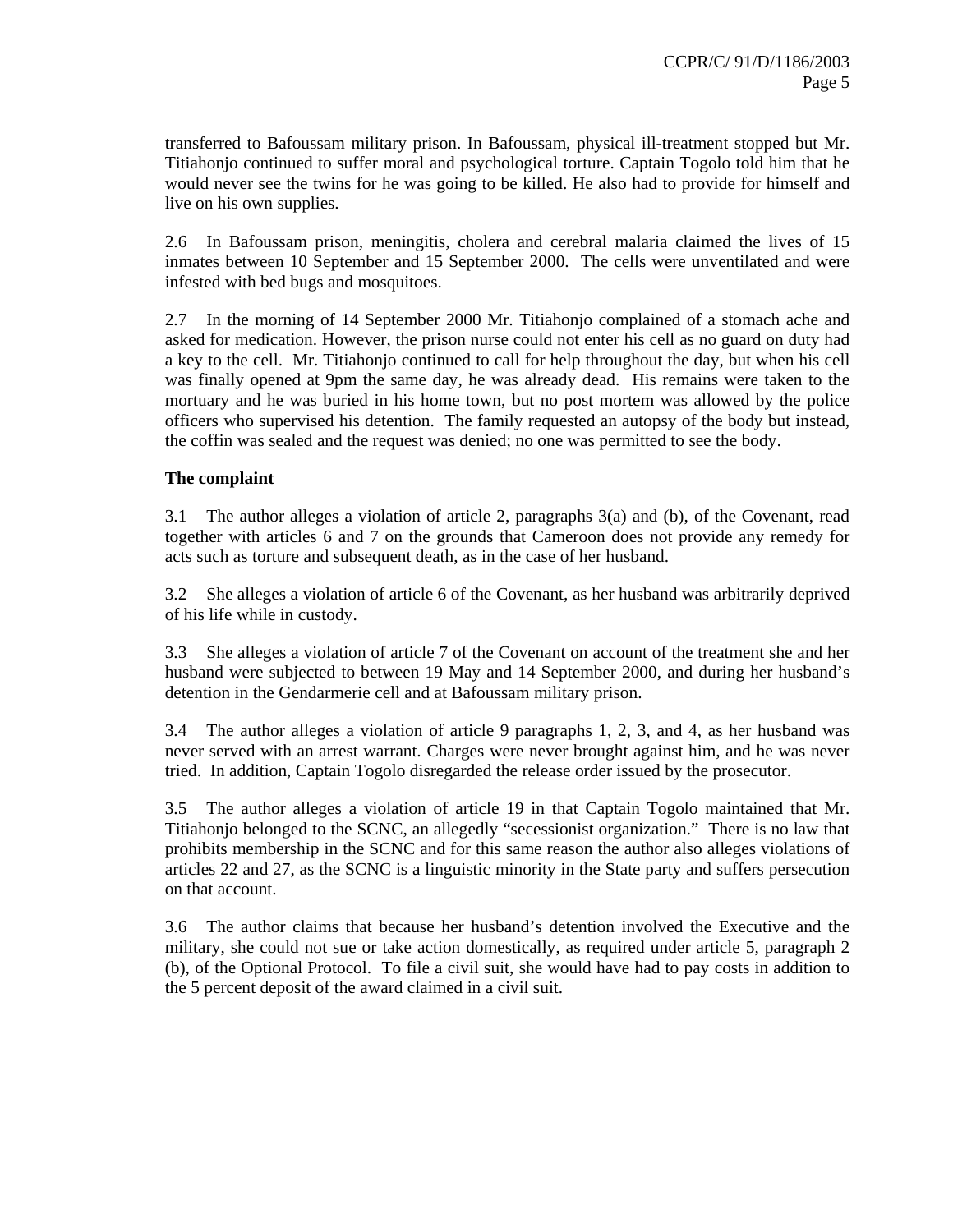### **Absence of State party cooperation**

4. On 2 June 2003, 30 October 2006 and 31 May 2007, the State party was requested to submit information on the admissibility and merits of the communication. The Committee notes that this information has not been received, in spite of a note from the State party dated 11 July 2007 to the effect that such information would be submitted forthwith. It regrets the State party's failure to provide any information with regard to the admissibility or substance of the author's claims. It recalls that under the Optional Protocol, the State party concerned is required to submit to the Committee written explanations or statements clarifying the matter and the remedy, if any, that it may have taken. In the absence of a reply from the State party, due weight must be given to the author's allegations, to the extent that these have been properly substantiated.

#### **Issues and proceedings before the Committee**

#### **Consideration of admissibility**

5.1 Before considering any claim contained in a communication, the Human Rights Committee must, in accordance with rule 93 of its rules of procedure, decide whether or not it is admissible under the Optional Protocol to the Covenant.

5.2 As it is obliged to do pursuant to article 5, paragraph 2 (a), of the Optional Protocol, the Committee ascertained that the same matter is not being examined under another procedure of international investigation or settlement.

5.3 With respect to the exhaustion of domestic remedies, the Committee recalls that the author filed a complaint on behalf of her husband and that the State Prosecutor's order to release her husband was never implemented. In these circumstances, it could not be held against the author if she did not petition the courts again for the release of her husband or for the mistreatment she suffered from herself. In the absence of any pertinent information from the State party, the Committee concludes that it is not precluded from considering the communication under article 5, paragraph 2(b), of the Optional Protocol.

5.4 The author has claimed violations of articles 19, 22 and 27, on account of her husband's membership in the SCNC. The Committee considers that the author has not sufficiently substantiated, for purposes of admissibility, how her husband's rights under these provisions were violated by virtue of his detention. The Committee therefore declares them inadmissible under article 2 of the Optional Protocol.

5.5 The Committee finds the author's remaining claims of absence of effective remedies under article 2, paragraph 3(a) and (b); of arbitrary deprivation of her husband's life under article 6; of violations of article 9, paragraphs 1 to 4 in her husband's case; and of violations of article 7 in the case of her husband and her own case, admissible..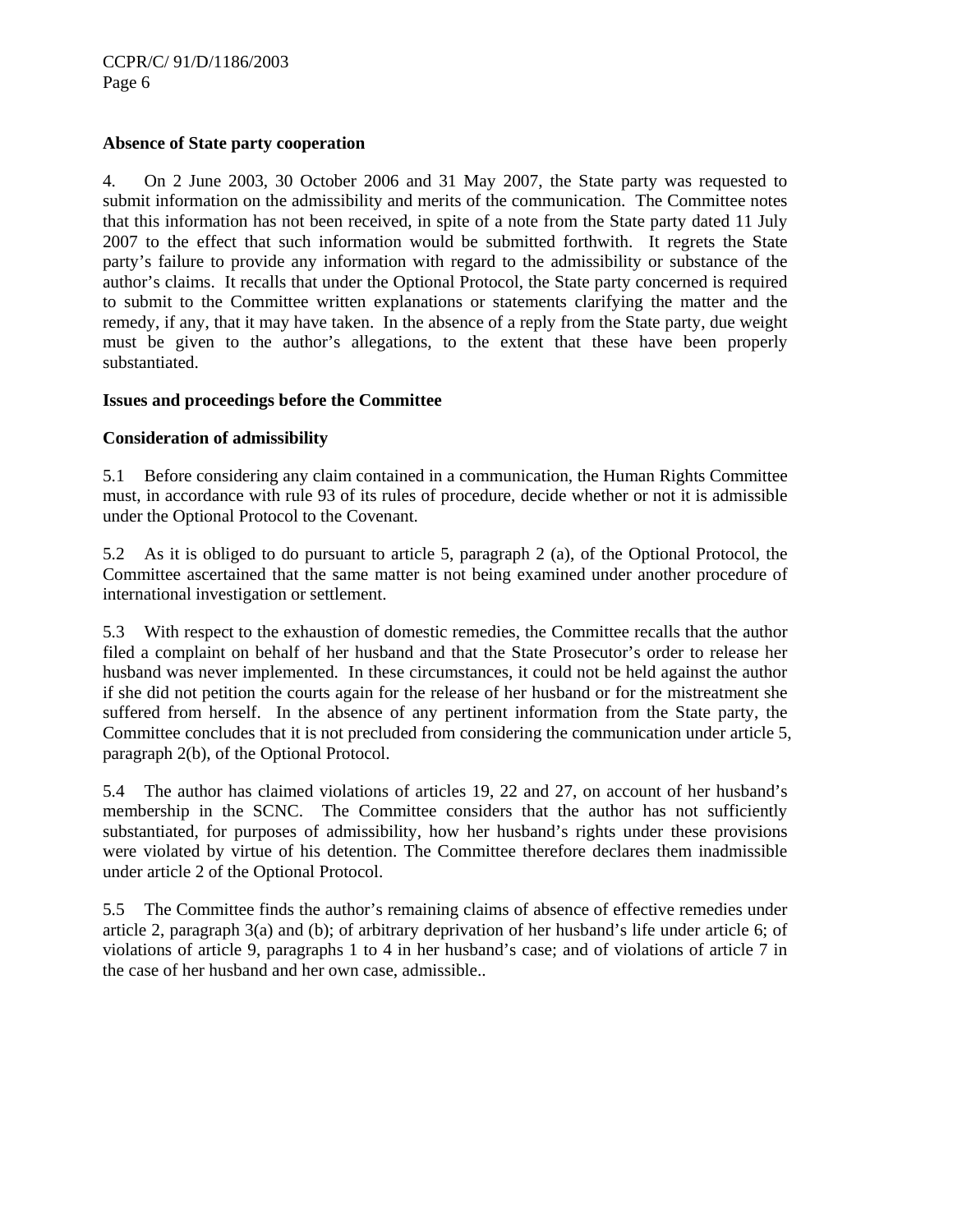#### **Consideration of the merits**

6.1 The Human Rights Committee has considered the present communication in the light of all the written information made available to it by the parties, as provided in article 5, paragraph 1, of the Optional Protocol.

6.2 The author contends that her husband's death in custody amounts to a violation of article 6 which requires a State party to protect the right to life of all persons within its territory and subject to its jurisdiction. In the present case, the author claims that the State party failed to protect the right to life of her husband by a) failing to allow a nurse access to his cell when he was clearly severely ill, and b) condoning life threatening conditions of detention at Bafoussam prison, especially the apparently unchecked propagation of life-threatening diseases. The State party has not refuted these allegations. In these circumstances, the Committee finds that the State party did not fulfill its obligation under article 6, paragraph 1, of the Covenant, to protect Mr. Titiahonjo's right to life.

6.3 The author claims that her husband's rights were violated under article 7 of the Covenant, because of a) the general conditions of detention, b) the beatings he was subjected to, c) the deprivation of both food and clothing in detention at the Gendarmerie cell and at Bafoussam prison, and d) the death threats he received and the incommunicado detention he suffered in both the Gendarmerie cell and at Bafoussam prison. The State party has not contested these allegations, and the author has provided a detailed account of the treatment and beatings her husband was subjected to. In the circumstances, the Committee concludes that Mr. Titiahonjo was subjected to cruel, inhuman and degrading treatment, in violation of article 7 of the Covenant.

6.4 The author also claims violation of article 7 on her own behalf. She was in an advanced state of pregnancy and she alleges that she suffered from the treatment she and her husband were subjected to. She was mistreated by the police and pushed into the gutter and slapped when they arrested Mr. Titiahonjo on the 19 may 2000.She was not allowed to visit her husband and was "chased" away when she visited the police station to give him food. The Committee finds that in the absence of any challenge to her claim by the State Party, due weight must be given to the author's allegation. The Committee furthermore understands the anguish caused to the author by the uncertainty concerning her husband's fate and continued imprisonment. The Committee concludes that under the circumstances she too is a victim of a violation of article 7 of the Covenant.

6.5 With regard to the claim under article 9, paragraph 1, it transpires from the file that no warrant was ever issued for Mr. Titiahonjo's arrest or detention. On 25 June 2000, Captain Togolo informed the author that her husband was kept in prison purely because he was a member of the SCNC. There is no indication that he was charged with a criminal offense at any time. In the absence of any relevant State party information, the Committee considers that Mr. Titiahonjo's deprivation of liberty was arbitrary and in violation of article 9, paragraph 1.

6.6 The author claims violations of article 9, paragraphs 2,3 and 4. Nothing suggest that Mr. Titiahonjo was ever informed of the reasons for his arrest, that he was ever brought before a judge or judicial officer, or that he ever was afforded the opportunity to challenge the lawfulness of his arrest or detention. Again, in the absence of relevant State party information on these